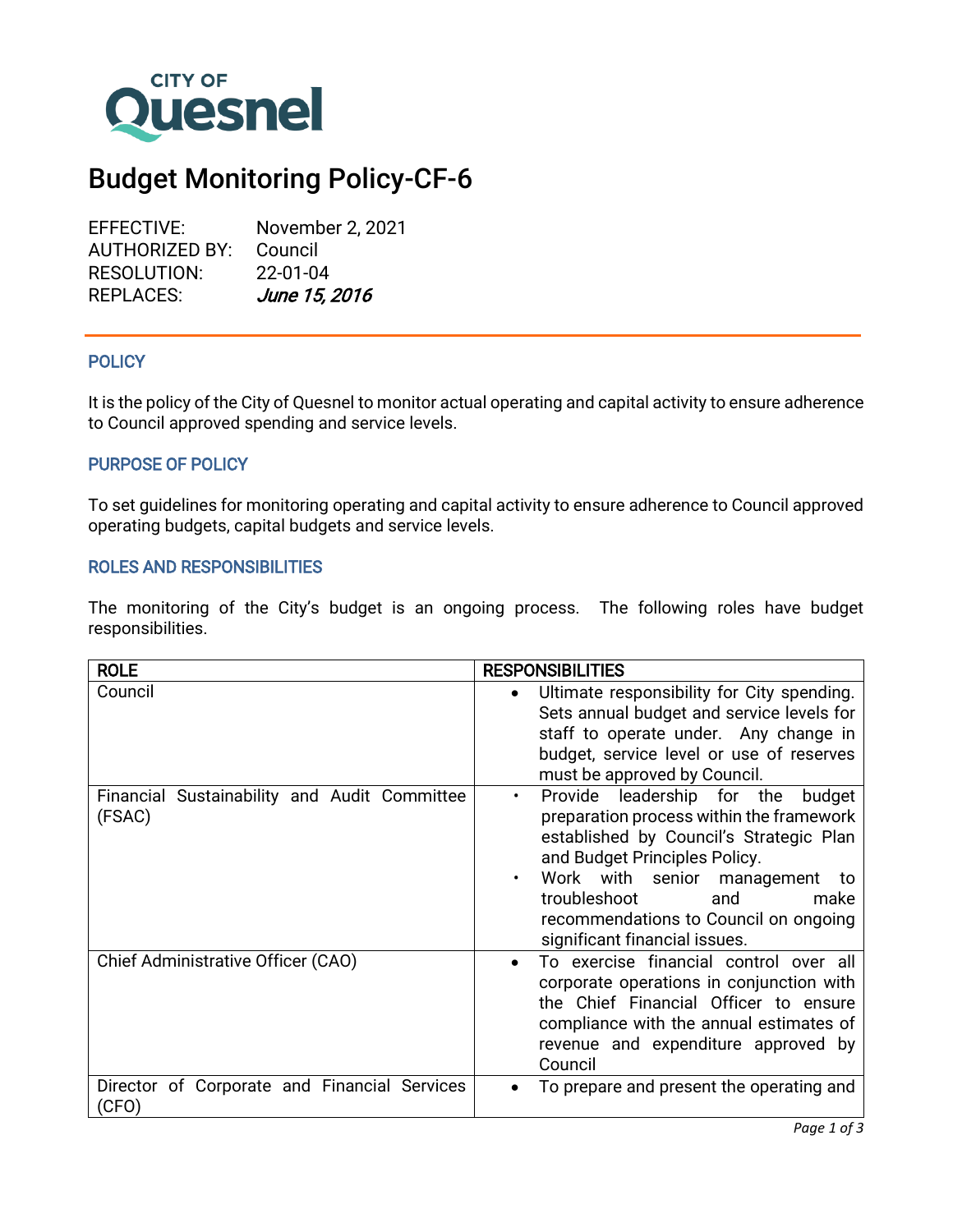|                  | Financial<br>capital<br>budget<br>the<br>to          |
|------------------|------------------------------------------------------|
|                  | Sustainability & Audit Committee ("FSAC")            |
|                  | and Council                                          |
|                  | • To make financial recommendations to               |
|                  | <b>FSAC and Council</b>                              |
|                  | Monitors financial information for City              |
|                  | Reports on a quarterly basis to FSAC on              |
|                  | the operating and capital budget                     |
| <b>Directors</b> | accountability<br>Overall<br>the<br>for<br>$\bullet$ |
|                  | departmental budget. General oversight               |
|                  | and monitoring of expenses to ensure                 |
|                  | adherence to the approved budget.                    |
|                  | Identification of risk and recommendation            |
|                  | of mitigation measures to CAO and CFO                |

## RISK MANAGEMENT

Having responsibly to the overall city budget means identifying and mitigating risks in order to minimize the impact to taxpayers. Over spending on capital projects can have an impact on capital reserves or operating budgets. Early identification of projects at risk of going over budget is important to mitigate these risks.

## VARIANCE APPROVAL AND REPORTING

#### Operating

Once the annual budget is produced, actual expenditures are monitored and compared against budget. While some differences are expected, variances should not be considerably above or below budget. Departments are provided with regular financial reports comparing their year to date spending versus budget in order to monitor the budget.

Any anticipated significant overages should be reported immediately to the Director of Corporate and Financial Services. Any overages over \$25,000 will be reported to the Financial Sustainability and Audit Committee as soon as possible.

#### **Capital**

Once a capital project is approved it is expected that it will be completed in a timely manner, within the approved budget and scope, and will deliver the expected outcome to the taxpayers.

Council may choose to alter the scope of a project at a later date but must approve an updated budget and funding sources either the same time as the updated scope or shortly after, once staff has had time to estimate the costs of the additional scope requested by Council.

Project managers are provided with regular financial reports comparing the cost of the project to date versus budget to enable effective monitoring of total costs.

Any change in scope or spending must be approved by the following. All expected overages will be reported quarterly to FSAC.